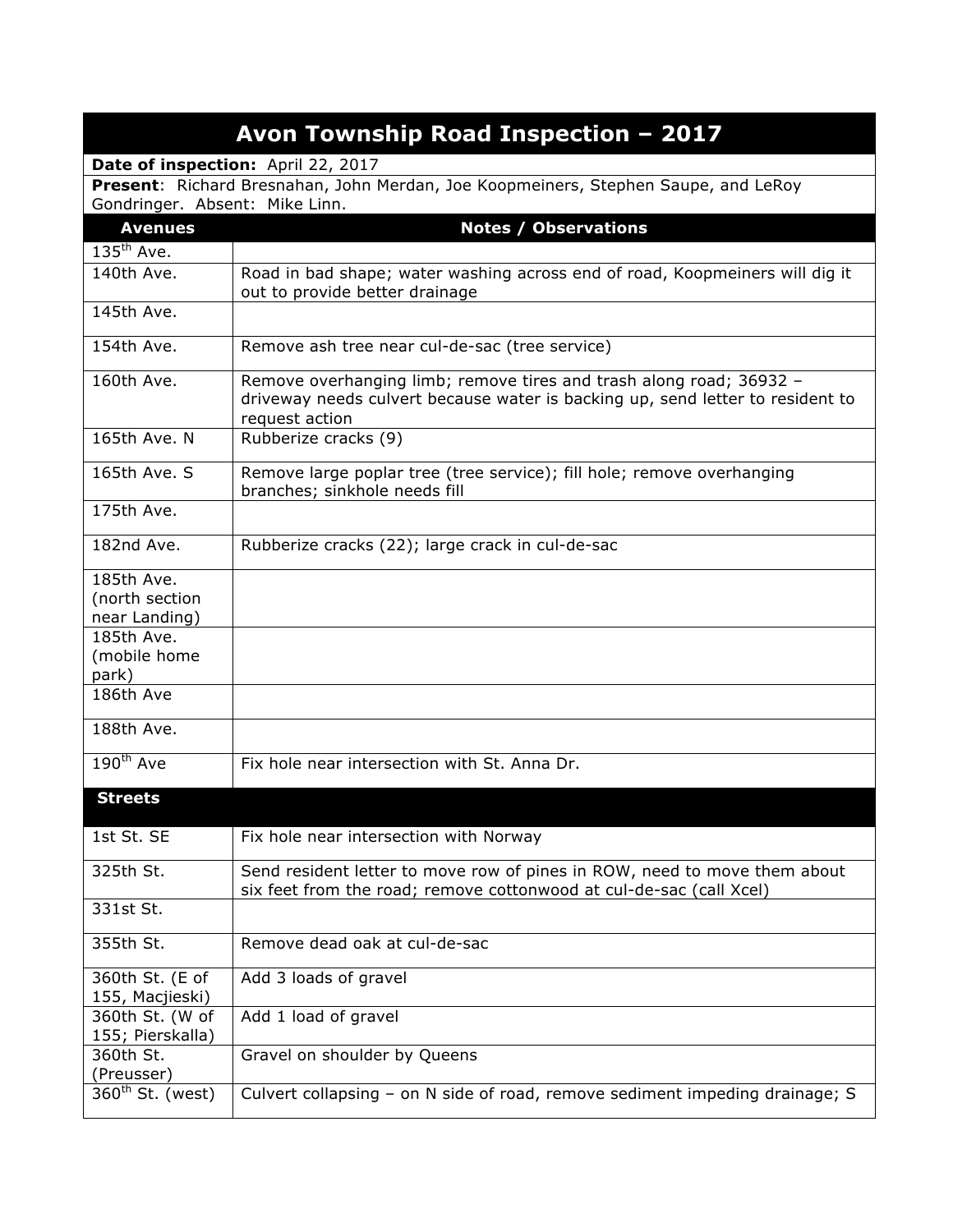|                                         | side - needs to be excavated, about 10 long culvert section added, then filled<br>and filled. Koopmeiners will complete when it is dry                                                                                                                                                                                 |
|-----------------------------------------|------------------------------------------------------------------------------------------------------------------------------------------------------------------------------------------------------------------------------------------------------------------------------------------------------------------------|
| $363rd$ St.                             |                                                                                                                                                                                                                                                                                                                        |
| 365th St.                               |                                                                                                                                                                                                                                                                                                                        |
| $365^{th}$ (min)                        |                                                                                                                                                                                                                                                                                                                        |
| 370th St. (W of<br>155; min.<br>maint.) | Needs class 5, rocks poking through                                                                                                                                                                                                                                                                                    |
| 370th St. (off Co<br>Rd 9)              | Finish trimming back cedars                                                                                                                                                                                                                                                                                            |
| 370th St. (E of<br>155)                 | Remove leaning trees                                                                                                                                                                                                                                                                                                   |
| $377^{\text{th}}$ St.                   | Patch at cul-de-sac                                                                                                                                                                                                                                                                                                    |
| <b>Named Roads</b>                      |                                                                                                                                                                                                                                                                                                                        |
| <b>Cardinals Nest</b>                   |                                                                                                                                                                                                                                                                                                                        |
| Highland<br>Terrace                     | Patch near Shorewood (50 ft, no blanket); Contact company to fix pothole near<br>33706                                                                                                                                                                                                                                 |
| Koppy Lane                              | Dirt pile on cul-de-sac a problem with lots of snow; patch (and blanket) needed<br>(50 ft)                                                                                                                                                                                                                             |
| Lower Spunk<br>Lane                     | Remove 2 trees by 34213 (tree service); brushing                                                                                                                                                                                                                                                                       |
| Meadowview<br>Road                      | If road needs to be plowed for legal reasons, Koopmeiners can use pickup with<br>blade raised once main plowing has been completed; water in ditch appears to<br>be flowing well; remove trash; spread 4 loads of gravel                                                                                               |
| Narnia Lane                             | Cold patch holes near Co Rd 9                                                                                                                                                                                                                                                                                          |
| Nob Hill Drive<br>(S)                   | Cold patch hole; Gravel needed on approach                                                                                                                                                                                                                                                                             |
| Nob Hill Drive<br>(north)               | Gravel needed on approach                                                                                                                                                                                                                                                                                              |
| Noble Oak Circle                        | Gravel on shoulder                                                                                                                                                                                                                                                                                                     |
| Nordica Road                            |                                                                                                                                                                                                                                                                                                                        |
| Norman Road                             | Crack on cul-de-sac                                                                                                                                                                                                                                                                                                    |
| Norway Road                             | Cold patch on corner W of Meadowview; remove trees by curve; road in rough<br>shape; remove plums near 14564                                                                                                                                                                                                           |
| Orchid Court                            | Move 911 sign                                                                                                                                                                                                                                                                                                          |
| Parkwood Circle                         | Class 5 on shoulder by entrance from Co Rd 9; Brush by Plum Hill; 15603 -<br>remove metal edging and six bricks, add fill, move mailbox back 18 inches &<br>use breakaway post; 15636 - residents should remove brush pile; brushing in<br>several areas; Patch (160 ft) to fix frost heave near 15522 (needs fabric). |
| Peach Drive                             | DNR will likely make residents (34392) remove sandy access they created to<br>the SNA pond, send letter about protecting the Town road; shouldering                                                                                                                                                                    |
| Pelican Lake<br>Road                    | Shouldering near 360th                                                                                                                                                                                                                                                                                                 |